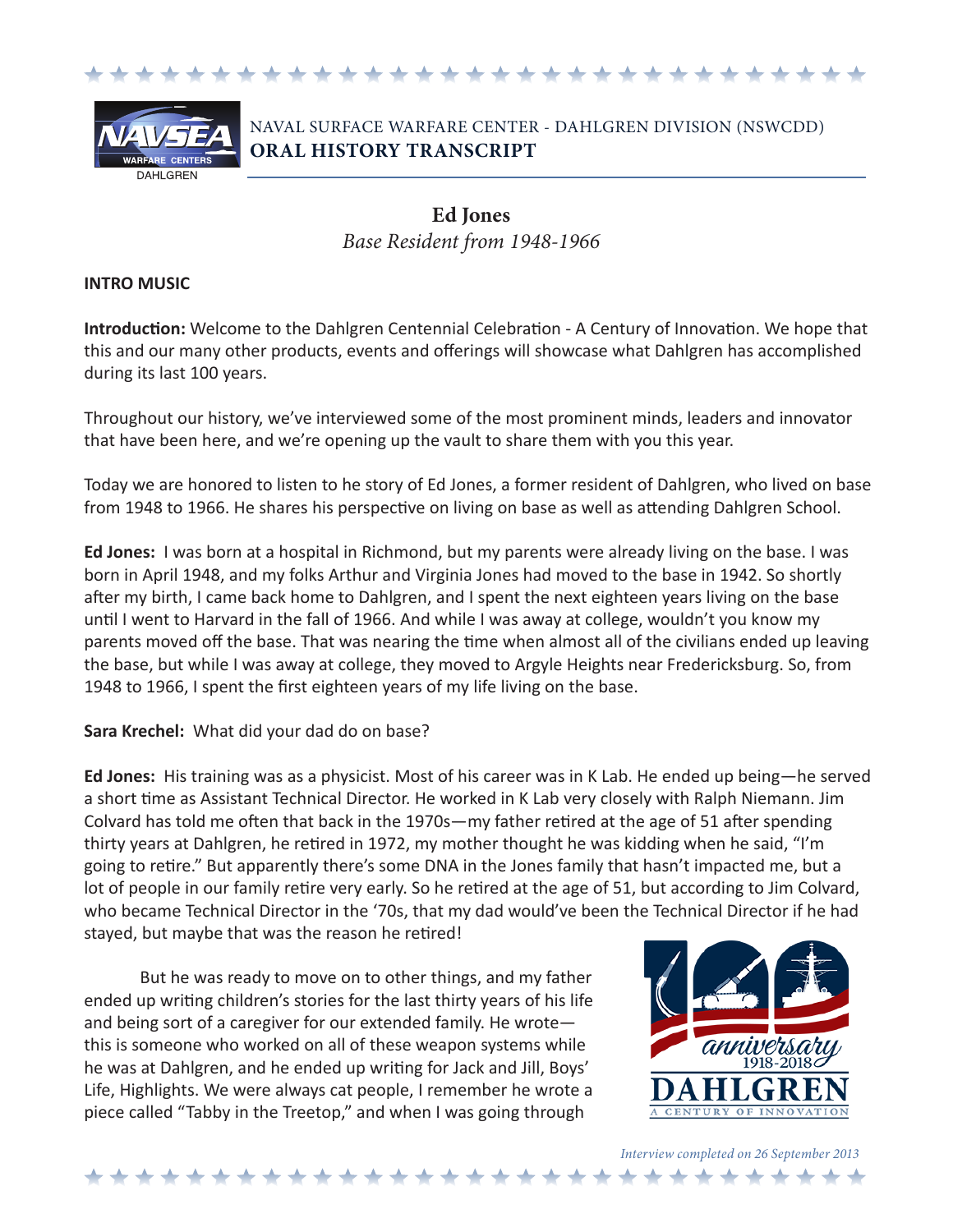\*\*\*\*\*\*\*\*\*\*\*\*\*\*\*\*\*\*\*\*\*\*\*\*\*\*\*\*\*\*\*

his papers after he died about eleven years ago, there were fan letters from little kids about that article in Jack and Jill, "Tabby in the Treetop." It so moved them that these little kids were writing my dad fan letters.

So like so many people at Dahlgren, he was a Renaissance man, and that sort of Renaissance man aspect of Dahlgren as a community was reflected in so many ways in the way the community was culturally self-sufficient. You know, this was a place that was steeped in science and technology but had a film society, had regular stops with Barter Theatre of Virginia would stop and give productions at Dahlgren. Just a very rich life living here as part of that community. Minneapolis and St. Paul, the Twin Cities, are often noted as communities that, for their size, are really culturally extraordinary because they have so many things that they have developed there on their own, and that—the same for Dahlgren. We were isolated as a community, we were in some ways an island, and so out of that came this sense that we got to build the whole community here. Everything from movies to theater to the rest of the things that go with a full-fledged community.

The thing about the base of course was everything was within one or two blocks. 8th tee was a block from our house, the school a block from the house, the bowling alley two blocks, swimming pool a block, you know, it was all there. My father—most of the mothers were not working; they were staying home, and my father, like most fathers came back to the house and there were three meals a day, all of – my two brothers and I and our parents got together three times a day for meals. It was that kind of a community.

Well, the thing about living at Dahlgren in the fifties and sixties like I did, the restricted area was truly the restricted area. I mean, I really know every square inch of this residential area on the base, but I would rarely get inside the fences, since it was fenced off, of the restricted area. We got there on Armed Forces Day, and you could go there to cut down Christmas trees in December on the base. Other than that though, I would rarely get inside the restricted areas. So, those of us who were dependents, other than what our parents, primarily fathers, would tell us, we knew very little of what was going on. We could hear a lot with the—that was the heyday of testing on the Main Range, but that became literally just a part of the rhythm of life. It's like anything, you get used to it. We were very used to hearing that little warning whistle and a few seconds later the actual boom. We always looked forward to our visits from Aunt Katie from Richmond because when she came to visit us at Dahlgren, she always seemed to forget what that little warning whistle meant the first time, so the first boom she pretty much hit the floor. We were all just—my brothers and I were just waiting for that first boom to go off so Aunt Katie would go for the floor. But for us, I mean, the house would shake. We wouldn't even notice.

People would visit and say, "What is that?" And we go, "What?"

It wouldn't even interrupt your golf swing, you got used to it. You'd be out there swinging the club right in the middle of the boom.

When I graduated from Dahlgren School in 1962 after spending nine years there, Kindergarten through eighth grade, if you had asked me who was your favorite teacher then, probably last on my list would've been the sixth grade teacher Louise Dunnington. She was very strict, and we referred to it as Dunnington's Dungeon Cell Six. And she lived in Bowling Green. Like many of the teachers there, she was unmarried. But as I think about it, and I've talked to other alumni over the years, as I think about the Dahlgren School education and the teachers, she may actually be the top of my list now because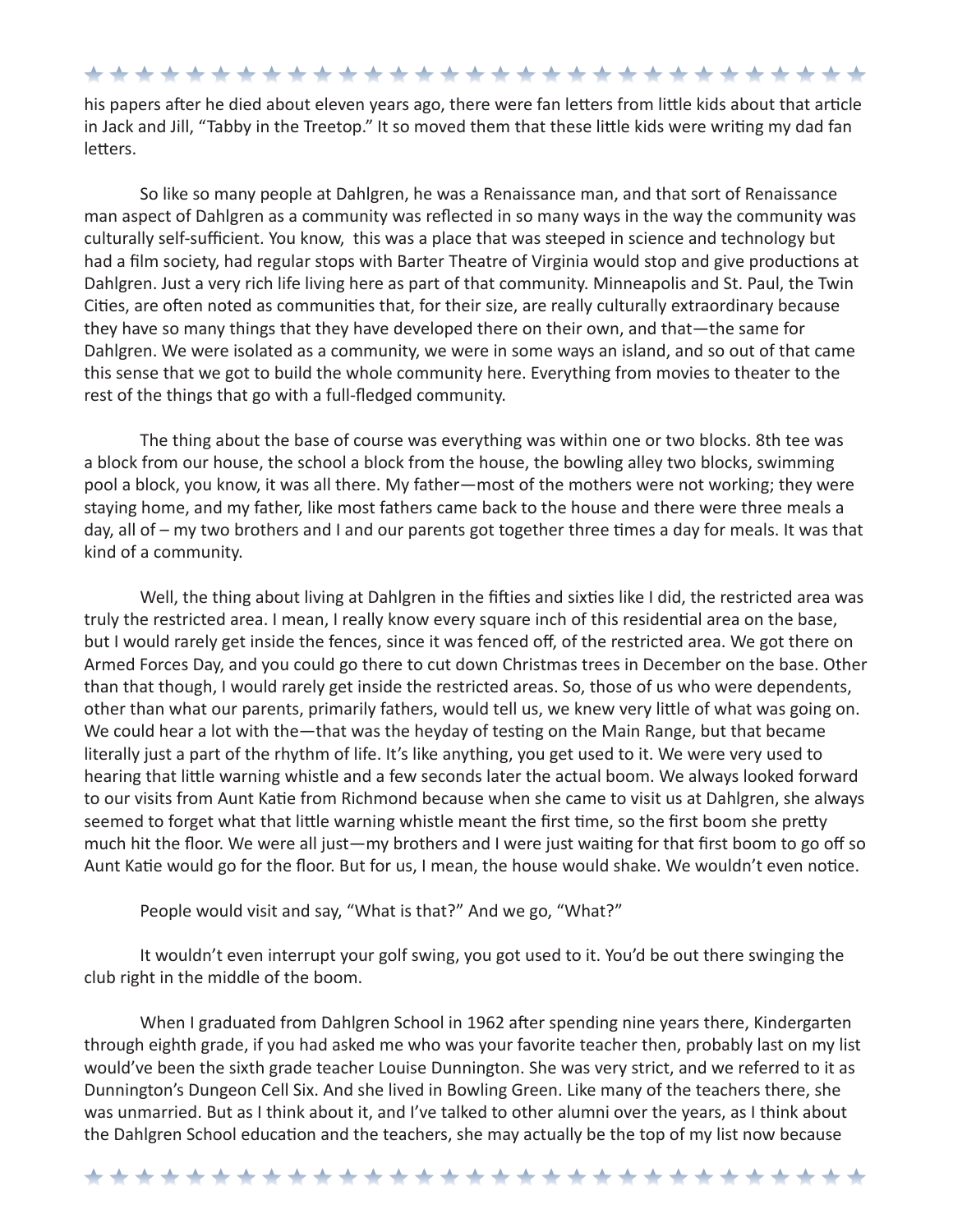\*\*\*\*\*\*\*\*\*\*\*\*\*\*\*\*\*\*\*\*\*\*\*\*\*\*\*\*\*\*\* even though she was not one to show any warmth, and she was quite strict, as I look back, I really respect what she did for us. She really did care about us. Even though we would be grumpy about it at the time, when we were out of line, she pretty much got us back in line. I think I probably learned more in sixth grade than any other grade because of Louise Dunnington.

But in no way am I slighting the other teachers. All of whom I remember like I was in their class yesterday from Miss Katra in Kindergarten all the way through Mrs. Smith and Mrs. Lancaster in seventh and eighth grades. Each one was distinctive. Each one made a mark that—gee, how many years later… Over a half century, I remember them all.

We were just talking at the Reunion Meeting about favorite teachers, and a couple of people mentioned their favorite would've been Louise Davies, who was the fourth grade teacher. She lived up near King George Courthouse. And she was very artistically inclined and she would begin the day with multi-colored chalk and would just create on the blackboard this absolutely beautiful artistic creation of the plan for the day with different colors of chalk, and it was just like an artistic masterpiece. That's how we began our day in fourth grade.

In third grade we had Miss White, I remember we studied a lot about American Indians in third grade, and at the time we attributed to the fact she owned a Pontiac car, you know, as in Pontiac Indians, and she got a lot of literature sent to her by the Pontiac Company, General Motors! So that might've been the reason we spent so much time on Americans Indians, but I remember each one of the teachers and as I think back now, the only ones that I know for sure are still with us are Ruth Smith, who taught seventh and eighth grade with Mrs. Lancaster, and Mrs. Clark, our fifth grade teacher who is now living down in Virginia Beach assisted living. I don't know that any of the others are still with us. I know for sure that many of them are no longer with us.

In our graduating class, we had maybe twenty-five students, something like that. Back in the day, as they say, in the fifties and the sixties at Dahlgren School, we were probably at the peak of enrollment—over three hundred students in the whole school. Now there might be slightly over one hundred. The reason that it's only a third as large, maybe a little less, the population of the base is decreased so dramatically, and now it's pretty much exclusively military, whereas in the fifties and the sixties, Dahlgren School was primarily civilian dependents. Probably about two-thirds of the students were civilian dependents and the other third were military.

But it says something about the school and the impact it had on not only our education but our lives that when we did the reunion two and a half years ago, and we're planning another one this coming fall, over two hundred people came to the reunion for grade school. I remember one of the ones who came, Terry Ney, whose father I believe was active Navy when they lived on the base and then he may have converted to civilian, but he lived on the base with his sister, Nancy. And he is a very well-respected judge [mail room bell rings] up in northern Virginia. I had not been in touch with him in decades, but I tracked him down and I called his office and the secretary answered the phone, and I said, "I'm calling Judge Ney about a school reunion." "Well the judge is in court right now, but I can get him to call you back. Now is this law school reunion? I said, "No." "Oh it's college." "No it's not college." "Oh, high school! How nice." "Grade school." And of course there was this pause, you know, she couldn't believe. She said, "Well I'll give him the message." About five minutes later I get a call from Terry Ney, "I'll be there." Sure enough he came! He was on one of our panels.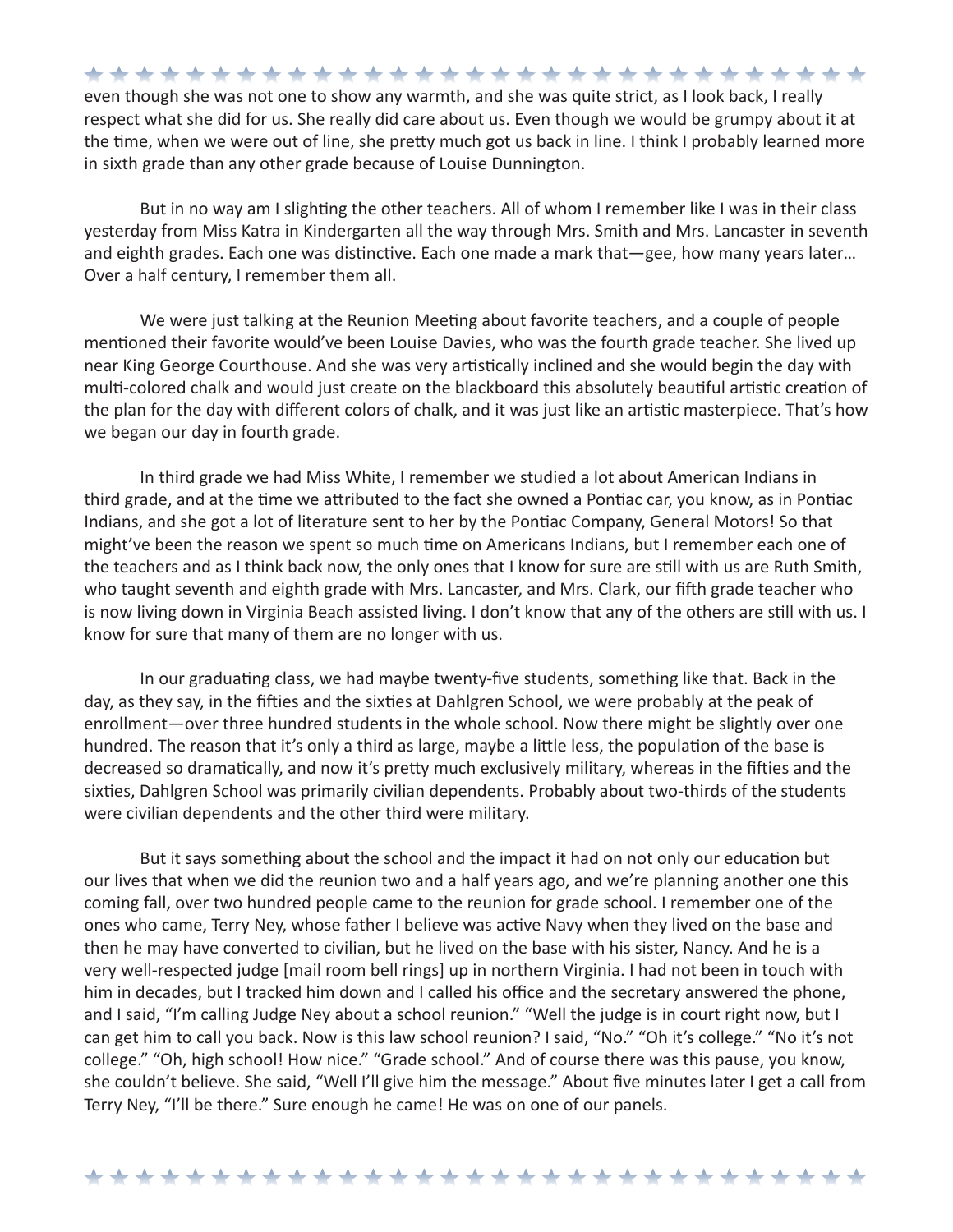### \*\*\*\*\*\*\*\*\*\*\*\*\*\*\*\*\*\*\*\*\*\*\*\*\*\*\*\*\*\*

#### **Wayne Harman**: Well what did you do day-to-day as a youngster in the neighborhoods here?

**Ed Jones:** Although my family was not really all that involved with doing things on the water, a lot of other families were, and so there was a lot in the season that went on with water skiing, just out there in Williams Creek and Machodoc Creek, just doing a lot of water sports and things. There were, as I mentioned, all kinds of clubs and activities, including the Ham Radio Club. The Cub Scout / Boy Scout troops were very active here, golf course was just there for the taking and it was so easy to do, the swimming pool was a real community gathering place. There was no roof over it; it was just open air.

But that was where a lot of people came. The scout troops and a lot of other groups would meet at the community house, which is still there, the Doswell Community House. Movies were a big attraction as I was growing up in [terms of] things to do. I went to movies all the time. That's probably why in part of my career I became a film critic because of the number of movies I saw at Dahlgren. They were fifteen cents in my age, during the time I was here. That's how, when you meet people who lived here on the base, you can kind of gauge when they lived there by asking them how much the movies cost. Well I lived in the fifteen cent age on the base, and that would've been the fifties. I did the math once because they brought in as a re-release Gone with the Wind I remember, and I think that's 222 minutes long, and it was fifteen cents. And I did the math and it was one heck of a deal, I'll tell you that. So those are the activities that I can think of, plus with the environment around here, you know I lived at 764 Caffee Road for most of my life here, and you could just… My father had a big garden in back of the house, across the alley we had a grapevine, he made some wine, we had an asparagus patch, and it was just walking across the field to your right down there at the boat dock and on the water, and there were little trails along the waters. I mean, in terms of just being out and about, we kids would often camp out overnight in various places on the base. I remember we, Speight Overman and I, camped out once next to the seventh green and overslept and almost got hit by the first golfer of the day. There were things going on all the time. We never felt like we were just standing around saying, "What are we going to do here?"

**Wayne Harman:** Well what was the name of the some of the kids that you hung out with? Are they still around?

**Ed Jones:** John Glancy is no longer with us. He was the athletic star at Dahlgren School, and he and I were together for nine years all the way through Dahlgren School. He went to King George High School, and I ended up going to James Monroe [High School]. He was killed back in the eighties I believe by a drunk driver out in California where he had established a business. But John was really an outstanding athlete and just such a very decent guy that all of us in that class remember him so well. His older brother Paul has Paul's Bakery. So John Glancy—

Speight Overman was my best friend. He was the son of Harold and Ilma Overman, and he lived on Hall Road. I lived right at the end of Hall Road on Caffee Road. Speight and I ended up— when I was in law school and when Speight was in graduate school at the University of Virginia, we roomed together. He was the best man at my wedding to Peggy. So Speight was really a close person.

Ronnie Hughes. Ronnie Hughes was one of my best friends. His house is no longer there. It was on Sampson Road near Dahlgren Road. He now lives in the Pittsburgh area. His father, I think it was David Hughes, was the longtime Sunday school teacher on the base.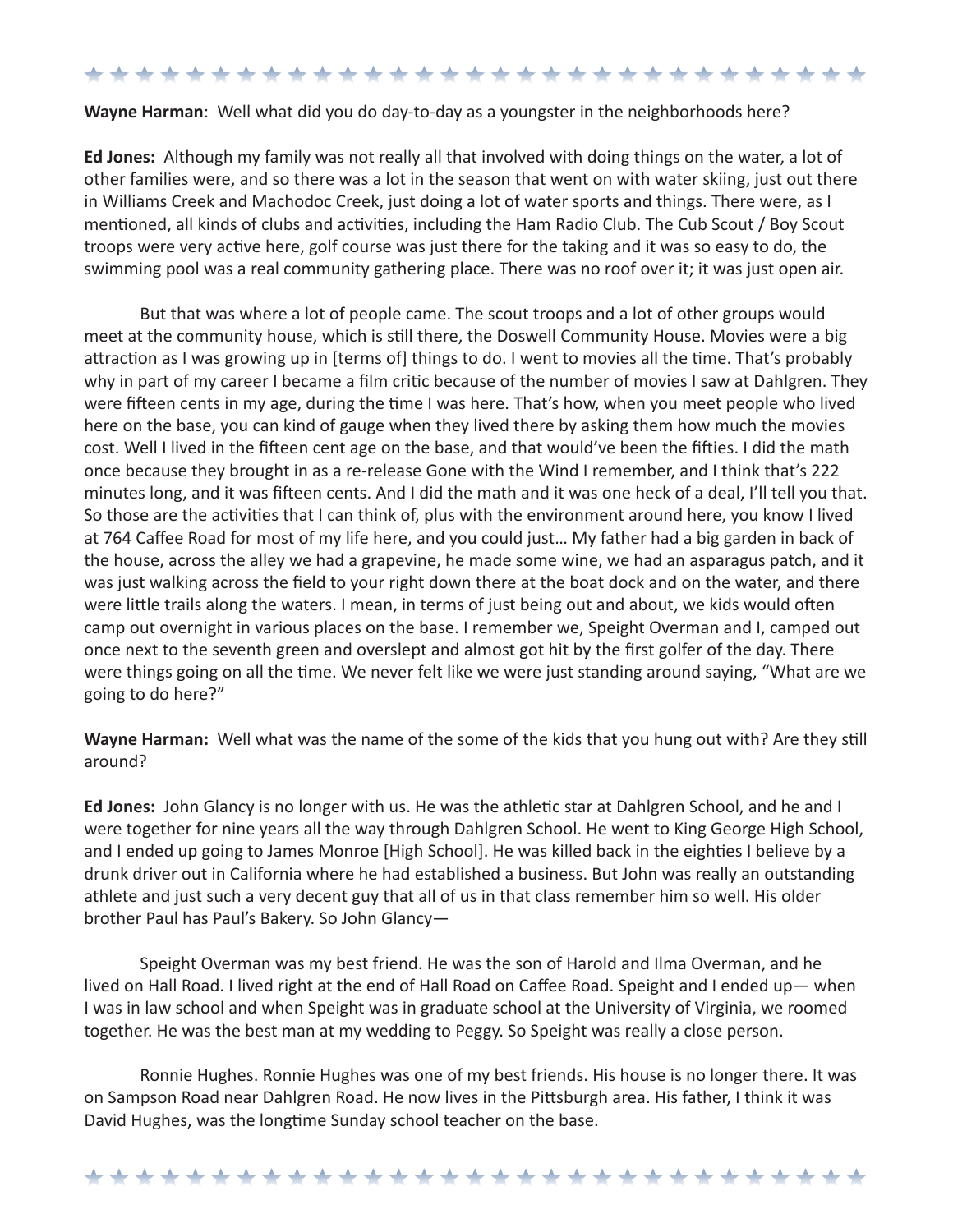## \*\*\*\*\*\*\*\*\*\*\*\*\*\*\*\*\*\*\*\*\*\*\*\*\*\*\*\*\*\*\*

The chapel was an integral part of our life on the base. I was an acolyte and did other things there, and we had perfect attendance pins that we would wear for Sunday school. You had people who had… military decorations all through World War II or something, just go all the way down, but it was just—seemed like everybody went to church on Sunday morning at the chapel. There was Catholic service and a Protestant service, and of course the altar is still there on a swivel platform that I called sort of a lazy Susan altar with Protestant on one side, Catholic on the other and Jewish in between. I still remember that Sunday when I was an acolyte, lighting the candles. One of my jobs was to make sure that the swivel altar was secured before the service started, and of course it was that one Sunday I had failed to do that. And I was standing up near the altar and the chaplain actually got on the swivel to do a prayer, and he bowed his head, and as he did, I noticed that thing began moving slowly. I guess his motion had somehow gotten it going, and I had visions of his having a long prayer, turning, and looking around, there was nobody there!

Nobody there! He would be on the other side! And, "Where did everybody go?" Or in between would be even worse! But it stopped. But that was one of my scarier moments, but it was interesting because every three years we'd get a different chaplain. I'm an Episcopalian now; back then I was just a Protestant. We never had an Episcopal chaplain, probably because St. Paul's was so close to the base, St. Paul's Episcopal Church. But we had Methodist, Lutheran…

One of my military friends, Debbie Forsythe, was the daughter of the chaplain. She was there for three years. She was one of my sweethearts early on. Another one was Kathy Highberger. Her brother Ted also went to Dahlgren School. Kathy is now in British Columbia. I think she got into library work.

But the interesting thing about the students at Dahlgren School in the sixties, back then, of course there was no high school on the base then. There was a high school on the base in the thirties, but not when I was going in the fifties and sixties, so most everybody went to King George High School, which I did my freshman year. But back then, the gap between the county schools and the city school, James Monroe, was so big that a group of parents on the base got together and decided that they were going to charter their own school bus to take the kids from Dahlgren to James Monroe High School, thirty miles away. And so, not all the kids on the base did, but about fifteen to twenty of us did. Every morning, right there at 764 Caffee Road, sometimes one bus would come first, sometimes the other, but the King George County school bus would come through and pick up kids, and then our school bus, our charter bus, would come through on its way to Fredericksburg to go to James Monroe. So I went to James Monroe my last three years along with the other Dahlgren students. And to this day, it amazes me that those students who were already at James Monroe didn't chase us out of the school because we Dahlgren kids had received such a great education at Dahlgren School, we threw the whole curve off. The whole academic curve off! We got bused in, we won all the academic awards, you know, valedictorian, salutatorian, everything. These kids from Dahlgren. I mean if I had been one of the James Monroe kids, I would've been going, "Who are these people? They're being bused in; they're winning all of the awards. Go home!" But to their credit, they were very open and embracing of us, but that's... I commuted sixty miles a day to the high school the last three years I was living on base.

I got very involved with the whole James Monroe community. I got very active in the school. I was the president of the student government. I was foreign exchange student during the summer to Pakistan. I got really involved in James Monroe. I was on the debate team there. So it wasn't that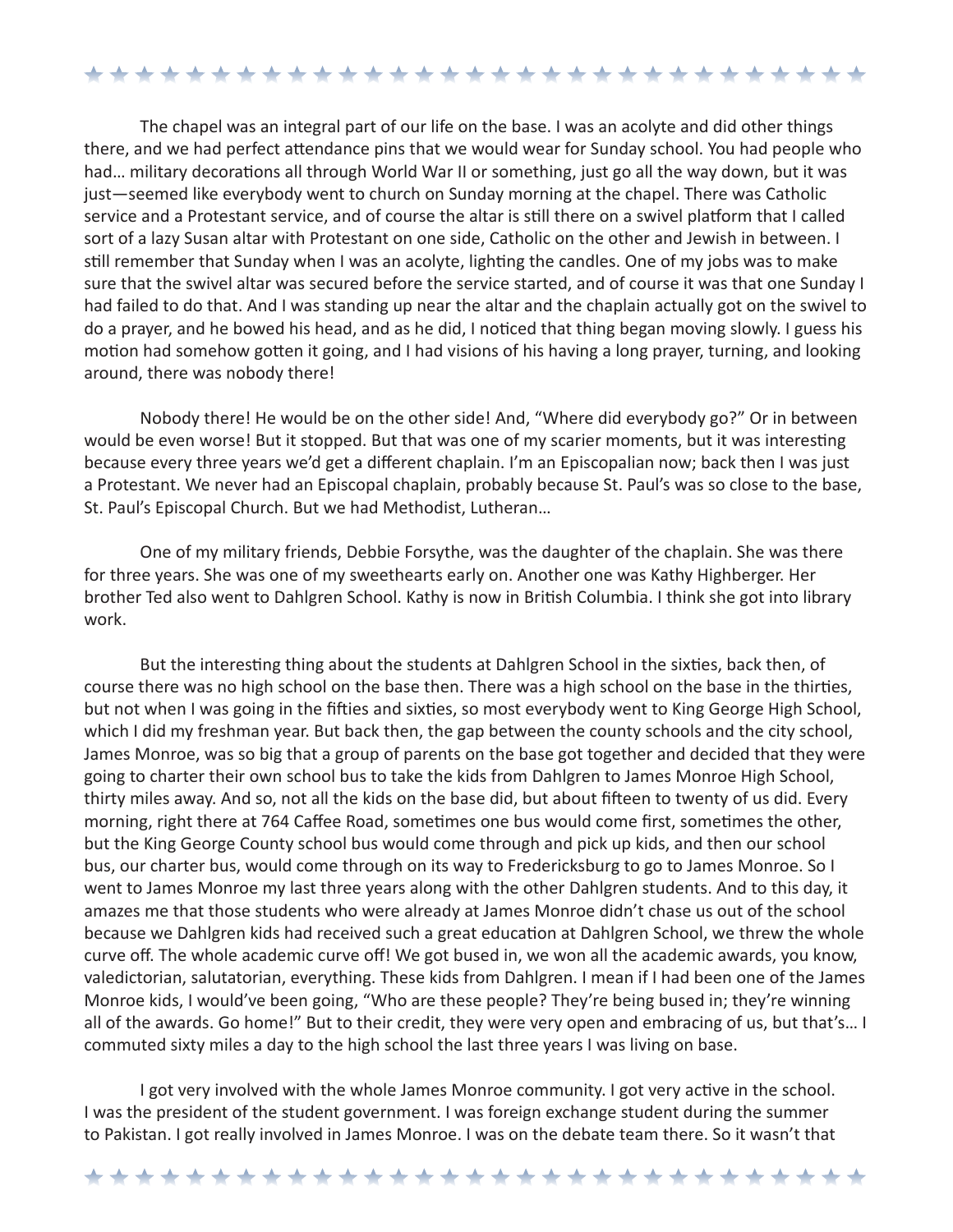we hung out by ourselves, but to this day, the members of the classes at Dahlgren School consider themselves very close to one another. And I really learned this again at our reunion two and a half years ago, where I had people from my year talk about the impact of Dahlgren School on their education. They gave very eloquent testimonials to what foundation that school helped create in their lives and how it helped them to do what they wanted to do in this area or that area. It wasn't just raw sentimentality. It was truly eloquent testimonials to the educational foundation they received on this base from that school, which to this day is a uniquely wonderful school, which is why I've gotten so active in the reunion aspect of the school because as I've told many people, anything I can give back to this base or this school would be just a tiny, tiny portion of what I received from them in terms of my life. So I'm more than happy to do it.

There were a lot of students from Dahlgren School who ended up going into technical- or military-related areas. But as I say, the community was just… It wasn't tilted just towards science. It was really like a full-fledged community with all the artistic, flowery, and everything else is part of it. So you ended up—I mean some of my classmates ended up being in the military, some ended up as ministers, business people, educators, media people, newspaper editor like me. All over the place. It wasn't just it wasn't like a technical training school for the military or for science. There was some of that, but it was much more broad based than that.

They were civilians who came in and taught, and so they pretty much spent their careers there like we spent our lives here. So there wasn't much—in fact all the nine years I was there other than possibly Kindergarten, there was no change in the teachers for any of the grades. And we had—

**Wayne Harman:** Well, I was just going to ask about Harvard, when you went away to school. You went to school, undergraduate school at Harvard.

**Ed Jones:** Right.

**Wayne Harman:** What'd you study there?

**Ed Jones:** Well, I focused on what most people would refer to as political science. It was called government there. I took some science but not much. It's interesting; my father was very scientifically inclined, but I just didn't get the genes somehow.

**Wayne Harman:** How about your mother?

**Ed Jones:** She was not the least bit scientifically inclined, so I think I probably got that gene. But I studied mostly government, and I got interested in politics, and then government, and I got interested in journalism because I thought it would be a great way to learn about a lot of different subjects while I was deciding what I wanted to do when I grow up. And that's still a way I'm looking at it. I'm very methodical about that. About to leave the paper, so I think I've finally grown up and I've decided what it is that I wanted to do, but it took awhile.

So after Harvard, I went to University of Virginia School of Law. I focused in International Law. I became a member of the bar but never practiced law. Actually, I've been at the newspaper, if you count my internships, for 48 years, and I began while I was living on the base. As an intern, my very first internship was when I was at James Monroe High School and I was living at Dahlgren, and that's when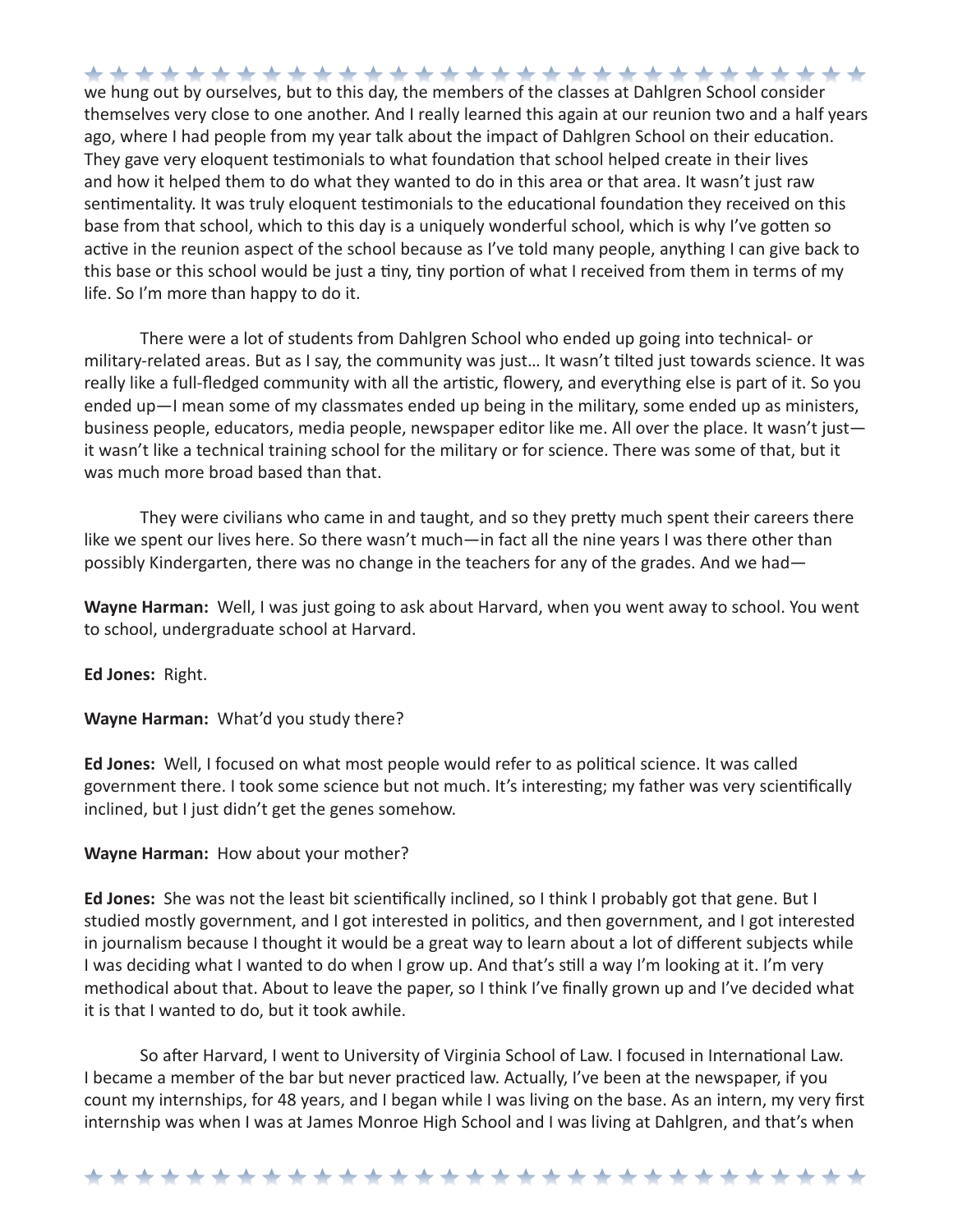\*\*\*\*\*\*\*\*\*\*\*\*\*\*\*\*\*\*\*\*\*\*\*\*\*\*\*\*\*\*\* I started working at the Free Lance Star, and here it is 48 years later, I'm about to move on. My career there actually goes back to my living at Dahlgren days.

If you stay there that long enough, you almost get it by default. You've done everything else, so they've got to figure out what else, "Ok, be editor now." It's been a great—I talk about how fortunate I was to grow up in a place like Dahlgren, but then I have to add what are the odds that I would find in what became my hometown of Fredericksburg a family-owned newspaper of quality that would allow me to spend 48 years there. I mean, what are the odds of that? One in a billion are basically the odds! So now, not only did I have the benefit of growing up at Dahlgren, but I had the benefit of going to a family-owned company that really cared about employees and offered tremendous opportunity. So if I've turned out bad for any reason, I have no excuses. Because I got every break you can imagine. When my parents were around, so many of the Dahlgren parents were just so totally supportive of the children. Always—never pressuring me, but always supporting me.

**Wayne Harman:** Did you ever just kind of dream at night about moving somewhere else in the world to live? Or you stayed in Fredericksburg a long time.

**Ed Jones:** Right. Well I actually got to the point—this would maybe be twelve/thirteen years ago—I received the latest of a number of job offers that I'd receive over the years from much larger papers. And this was a large paper in Texas. The publisher had—my wife Peggy and I were flown out, wined and dined, showed us some residential areas, big increase in salary, big increase in circulation for the paper from what I was used to, big editorial page editor. I came back, and I asked Peggy, "What do you think?" And she said, "When do I start packing? This is… You don't even have to think about this. Of course!" And boy was that ever turmoil for me because I really had to wrestle with that as I had to with some of the earlier offers. I finally remember after about two days of agony, because I felt like realistically of course you would take this job, I went back to Peggy, and I said, "You know what I've discovered here? I've discovered that I am a Fredericksburg area guy in journalism. I'm not a journalist who happens to be living in Fredericksburg. My roots are too deep here. My experience with this paper, small though it might be compared to this other one, is really what nurtures me." To her credit, she said, "Well fine."

So I was… I struggled with that. And as I look back, I am so happy that I did not leave. I am very happy with the decisions we made to stay. Now, I'm starting a whole new career. I feel like a giddy freshman. I'm five weeks away from being ordained as a deacon. I'll probably be working with the bishop. I feel like I'm starting a whole new career, and, in some ways, I look at it is as I've had a 48 year internship at the Free Lance Star to decide what it is I wanted to focus on and now

What I'm anticipating next is spending pretty much full time work in the church but continuing my commitment to the Dahlgren Museum, which is something I certainly completely believe in, and I think we're making progress in establishing… That is going to be plenty. That's going to fill up my time. It's going to fill it up quite well. So that's really this next chapter that I'm looking at.

**Sara Krechel:** So you obviously still have a big connection to Dahlgren and the Dahlgren community, so what was it about living here then that made you so passionate about it?

**Ed Jones:** Well essentially, I have one, now and I had one then, but there was this huge gap where it seemed to have very little connection. I mean there were decades that went by after I left Dahlgren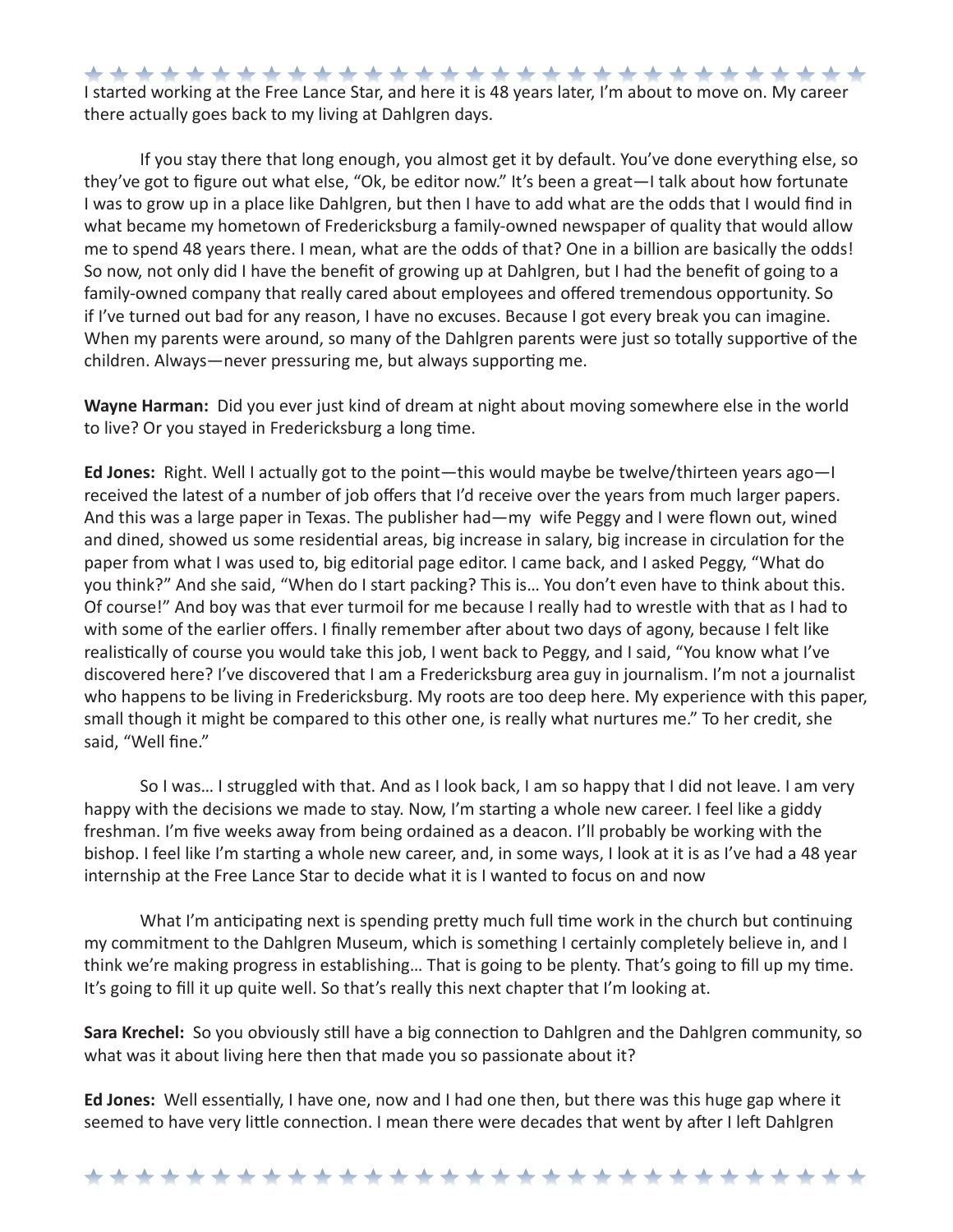that I had very little contact with it, even though I lived only thirty miles away. It's only been in the last ten to twelve years that this has been sort of reborn in me. I'm sure partly it's a product of where I am in my life. But I sort of got to the point where in looking back, I was able to get a little better feel for what are the things that really made a positive difference in my life. Dahlgren just stood out so clearly, and with my parents' deaths a decade or so ago, that connection with them, which was so wrapped up in those Dahlgren years, sort of reinforced that feeling. So I've reconnected over the last decade. The reason I have is I've spent decades in a profession, journalism, where we're very good at pointing out what's not going right, what's wrong, something's broken. That's news, when something is broken. I'm at the point in my life, and maybe this is partly my church thinking on this, but I find from Dahlgren just a lot of positive examples of what works right, and I think the museum will help bring some of that out. And my personal connection to getting back in touch with people I knew when I grew up here has been very rewarding. It's very rewarding because, it's interesting, you can come back fifty years or more after you spent time with these people, and when you start talking about the impacts on our lives, it's like we were instantly transposed back to that year where we're remembering what it was like with Mrs. Davies in fourth grade when she was doing the multi-colored chalk and how that has stayed with us. Pete Overman, Speight's older sister, who's a doctor—medical doctor, she and I were talking near the time of the reunion about what Mrs. Davies was like and how that artistic bent really influenced our lives in so many ways. I found that the passion was always there; it just needed to be reborn by reconnecting with some folks at an older age.

It was! Thank you for reminding me. It was. The golf course was a real way for me to reconnect. I'm odd about golf. I have a set of clubs that cost twenty bucks for the whole set. I've never played golf anywhere but on the golf course at Dahlgren. I've never played golf with anybody else. I've always played just by myself. I'm a little odd that way, I grant you. But you're right; that was a big part of the reconnection because I found that twelve years, thirteen, fourteen years ago, you know, things were going well at the office, I had a little extra time, jump in the car, go down to Dahlgren, play nine holes, zen-like. You just think and reflect. I didn't want to make it, you know, you chit chat with somebody else. It was wonderful. As I played golf, which I had done so many times when I lived here, it all started to come back to me about what I loved about this place. It was the golf course that really helped me do that. I wish it was still there and not a Frisbee golf course !

Yeah, I know. I can sympathize with why it's not possible to open the gates like we used to. And frankly, I don't broadcast a lot the fact that I do have access because it just opens up the doorwell there are so many other people who'd probably like to as well, but I do think I have a legitimate reason, given everything we're doing to create a museum that's so directly connects with Dahlgren. If we're going to do it right, I really do need to get down there with some regularity. It's not just me remembering what the golf course was for.

Although, they have built a parking lot out of the fifth fairway. That's the first significant incursion on the actual golf course. But as I told Captain [Pete] Netta the other day, you know we can still fix this, don't worry about it Captain, it just makes the fifth hole a par 3. You're just going to have to walk around the parking lot and have a tee there. Instead of a par 4, it would be a par 3. So, I'm sure we can reopen it sometime.

**Wayne Harman:** Just for the record here, what was your address? Where did you live on base?

**Ed Jones:** 764 Caffee Road. It's right where Hall Road comes to a T there with Caffee Road. But that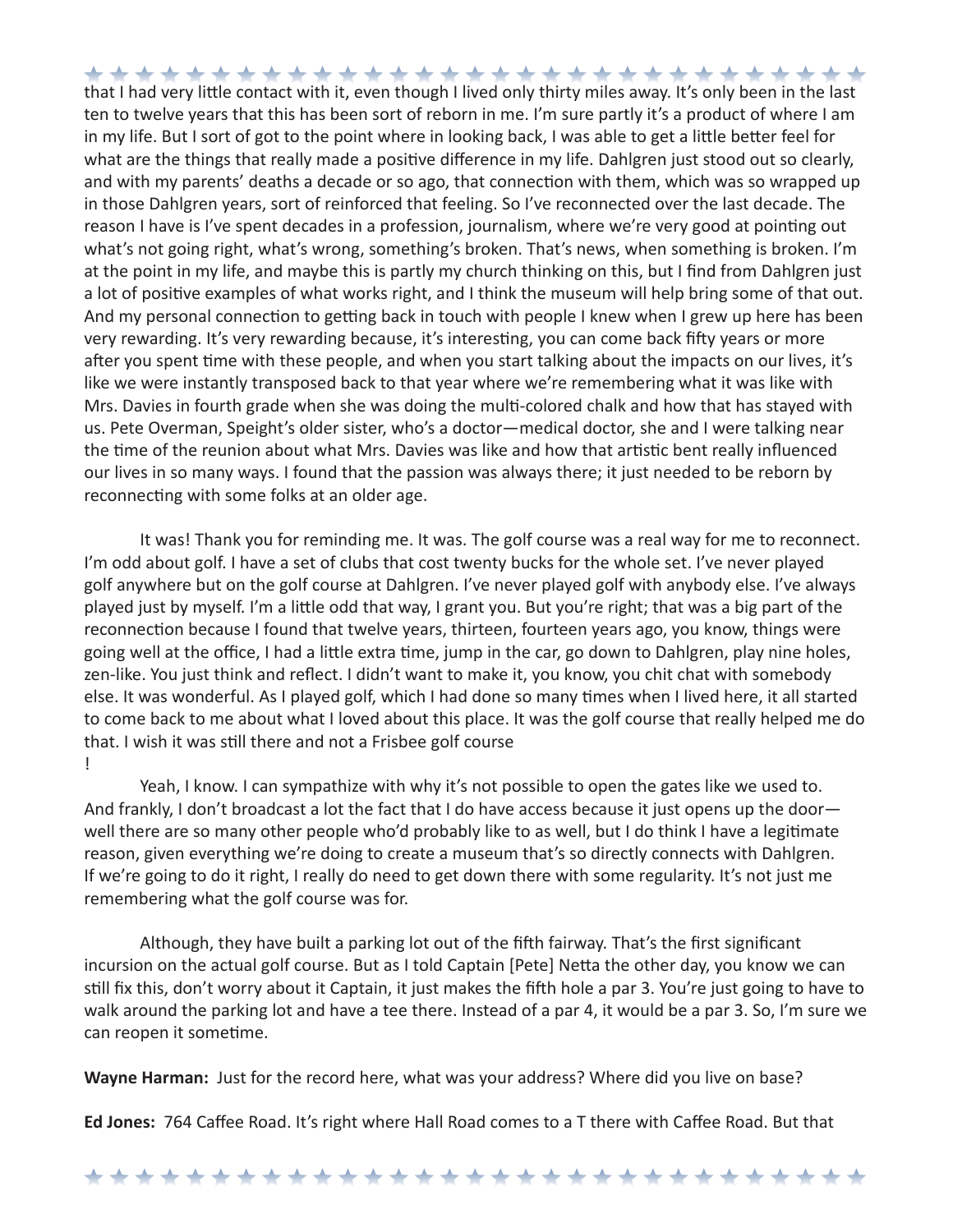\*\*\*\*\*\*\*\*\*\*\*\*\*\*\*\*\*\*\*\*\*\*\*\*\*\*\*\*\*\*\* was in what we called Terrytown, which was all the residential area that was not Boomtown. I also remember growing up, in my early years I remember living on Third Street in Boomtown. There were four streets in Boomtown. Third Street is close as I've been able to map it, it's right out—right next to the AEGIS Training and Readiness Center building is where Third Street—

--Third Street would have been. Right over there. There were four streets in Boomtown. During my parents' time on the base, they lived on each of those four streets at one time or another. The really nice thing would be when you had been here long enough where you could move to Boomtown over to Terrytown, were the houses were larger and the yards were… So, we ended up moving to 764 Caffee Road, still standing. I remember my father got a… I think it was the house that [Donald] Stoner lived in for a number of years, but at some point he got the option. "You can move from where you are, 764 Caffee Road, to Stoner's house," which is one of the stucco houses on Sampson Road that's bigger." He and my mother decided they didn't want to move. We were very much nested into that house, which is right there on Sampson Circle where the big tree that was decorated for Christmas would be. Just two blocks, two houses down was Mr. Barker, who had the largest garden in town. He… Across the alley from his Caffee Road house was this incredibly large garden. And four o'clock was when the whistle blew and everybody came home from work, and he'd be out there in his garden, day after day after day. Also living on Caffee Circle was Dr. Charles Cohen and his daughter Elissa and I were, in many ways, best buddies for many years. Also, for awhile living on that street was Dr. William A. Kemper.

Both Dr. Cohen and Dr. Kemper were born in 1911, so if they were still with us, they'd be approaching 102. Of course Dr. Cohen—they both died within the last five or six years. But Dr. Kemper was known as "Uncle Bill." He was for most of his life a bachelor, and he adopted the kids in town. And so Uncle Bill would take us over to Old Rag Mountain, near Skyline Drive, and we'd go hiking Old Rag Mountain or Uncle Bill would take us to some other outing. When we all ever had science projects, we always went to Uncle Bill to—he would help us out with it and all that. It was that kind of community, you know, "Uncle Bill" would take the kids to Old Rag. It was that kind of thing.

I also remember Armido Didonato who retired here just a year or two ago?

I think he may have retired. But he's been here forever; he's in his eighties!

**Wayne Harman:** They didn't have the years of service pins with a big enough number, so they had to give him two!

**Ed Jones:** That's right!

[Laughs]

**Wayne Harman:** So they added up to the right number.

**Ed Jones:** He lived on Hall Road next to the Overmans. I do remember for some reason he had a little neighborhood argument with, I think a lieutenant who lived on Gilmore Road which is no longer there. It's where those townhouses are now. And so what they decided, well let's just take it over to the gym, and they just go on the boxing gloves and worked it out that way.

Yeah the gym is still there. That's where… When we were going to Dahlgren School, all the basketball stuff and all that would be over there at the gym. Now there's a gym actually at the school. Back then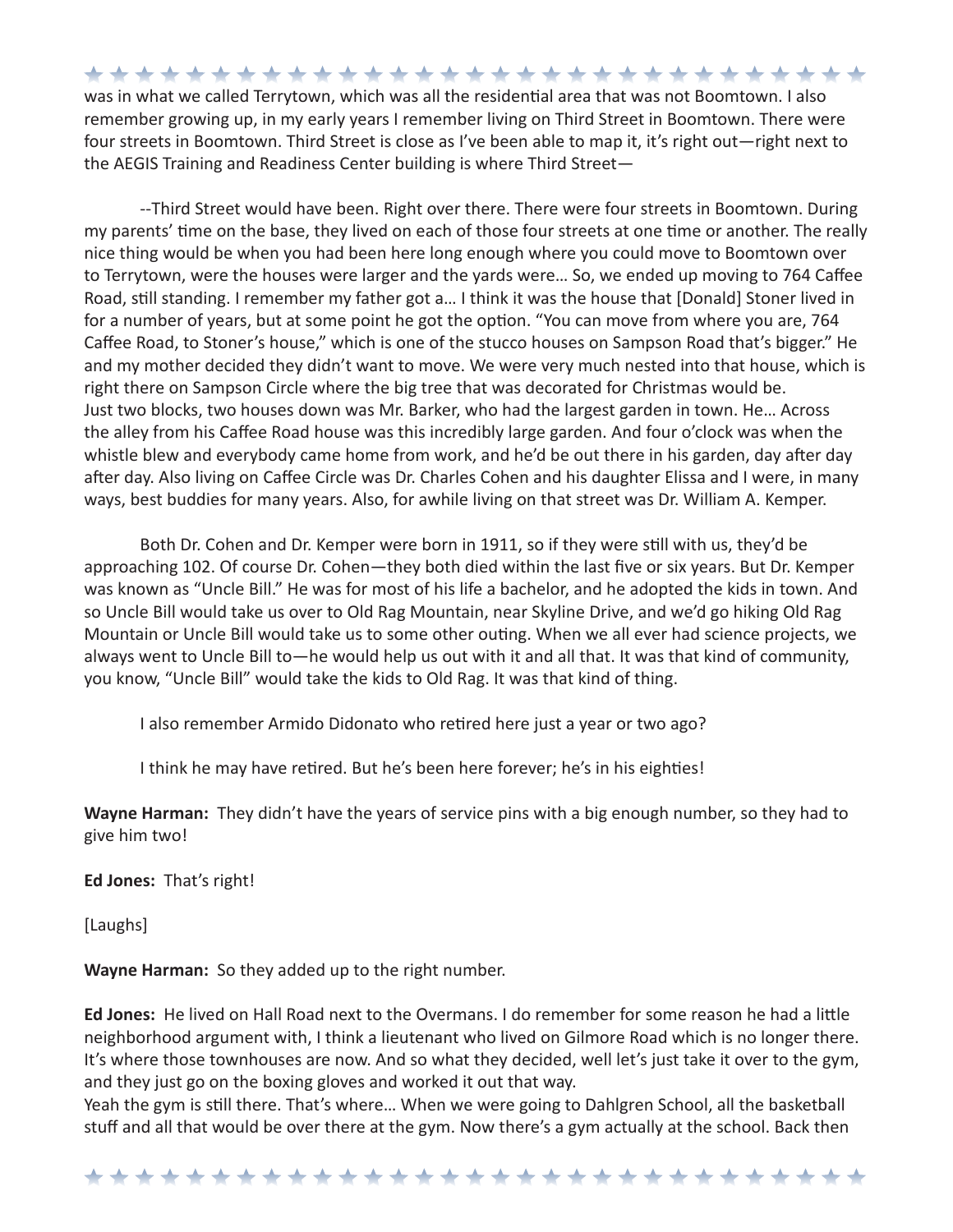### \*\*\*\*\*\*\*\*\*\*\*\*\*\*\*\*\*\*\*\*\*\*\*\*\*\*\*\*\*\*

you had to go across the park to the gym.

**Sara Krechel:** What was the difference between the two towns you mentioned? Terrytown and Boomtown?

**Ed Jones:** Well, Boomtown was strictly those four streets of clustered housing over there where the AEGIS Readiness and Training Center is now. In fact, I think it's still—that road that goes in there to them might still be called Third Street, I don't know. But there are athletic fields, you drive, then there's ATRC, where that was you had the four streets, and there were—some of them were duplexes and some of them were apartments. Some of that housing actually got moved off the base. As you're coming in Dahlgren Road, on your left as you're coming in there's Palivoda Drive, and back there are some of the original Boomtown houses that are there they were moved off the base. Boomtown was built to be short term. During the war, when a lot of extra effort was needed, they needed more residential, well Boomtown stayed a lot longer than the war.

Terrytown was everything else. And of course many of the houses in Terrytown have been torn down. One side of Hall Road is gone now for the children's center on Sampson Road as you're coming in all those bungalows were torn down. I understand why because they don't really serve the purpose the way they used to, but remember some of these bungalows, which were floated down from Indian Head would probably be close to 100 years old now. And still in remarkably good shape. They just don't seem as custom-built for the present generation as they would've been for us because at 764 Caffee Road, there were actually two bedrooms, and then just a little TV room, but we turned it into a third bedroom, and we had one bathroom. And we had three boys and my parents; there were five of us. There was one bathroom and two bedrooms and we converted another room to a third. And oddly you just get used to it. We never felt crowded. My brother and I shared a bedroom. And, you know, it's just what you're used to. There was no air conditioning, but you still got the fans and put them in the windows.

I'm sure there will be other things that will occur to me that I'll wish I would've told you, but I'm not thinking of anything right now. The chapel, the school, the swimming pool, the golf course, they were all so much a part of life here. I do remember that—it was interesting the way the civilians and the military mixed. The only real difference among my friends would be well, the military kids would only be here three years, and the civilians would be here forever.

For instance, at the movie theater, they may still do this, but on the—they were showing them by reels, film reels. And they would tag on "The Star Spangled Banner" [played] and everybody [stood up], and I remember by brother once was not respectful enough during "The Star Spangled Banner," and one of the military officers who happened to be in there came down and really set him straight on that.

And I also remember the time that it used to be the sailors that lived on the base would be the projectionist, and for whatever reason they got the reels mixed up one night. I can't remember what the film was so the movie just sort of started, and I thought, "Whoa, maybe we just missed the beginning of the something. The movie's starting." And then about thirty minutes into it, the first reel comes on, well that had "The Star Spangled Banner" on it, so thirty minutes into the film, everybody stood up and did "The Star Spangled Banner" and sat back down and watched the first reel.

No, I can't really think of anything else… I just… I realize it's not possible to create a community